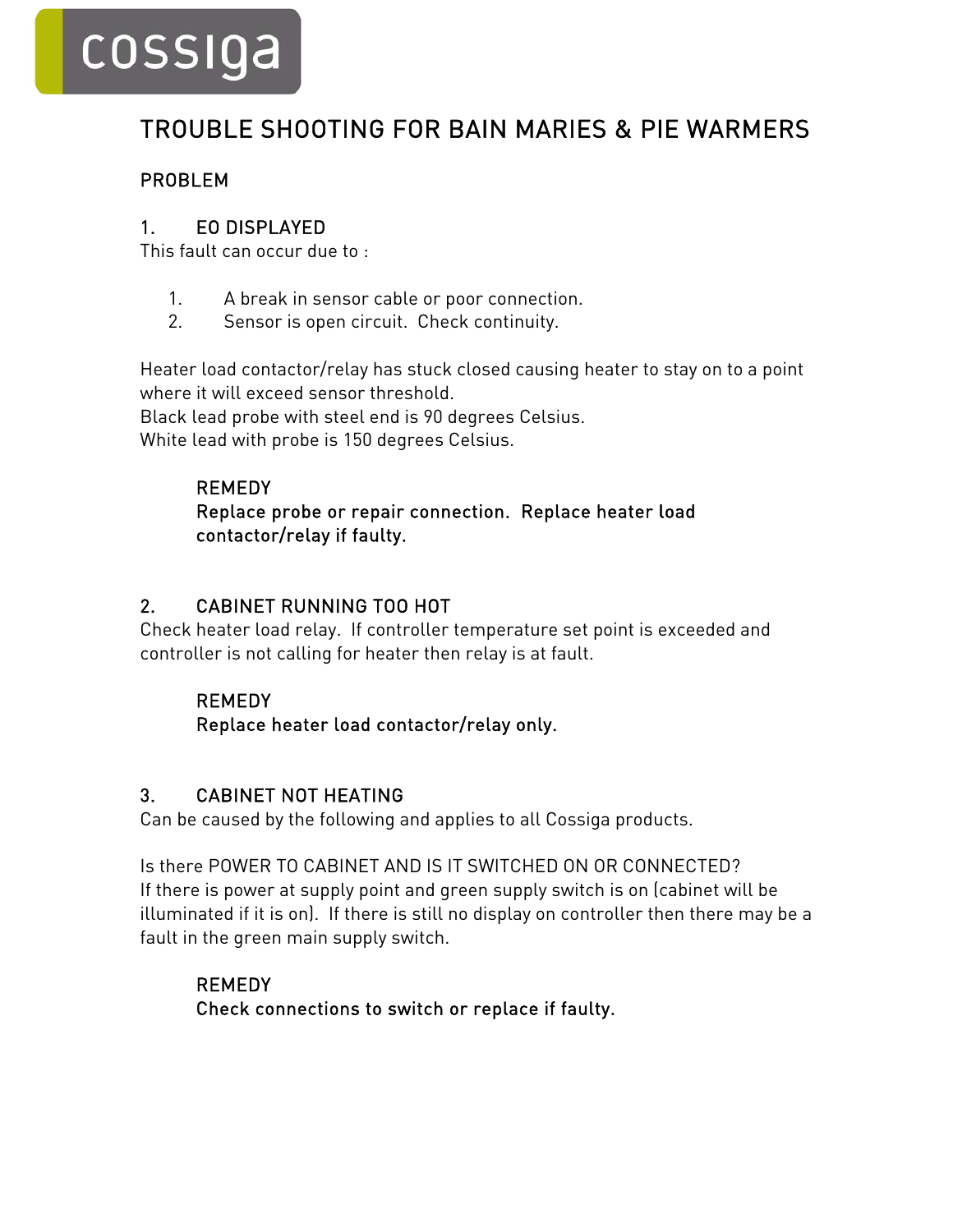

Break in NEUTRAL to heater load contactor/relay.

### REMEDY Check wiring for continuity faults.

No voltage out of heater load contactor/relay but contactor/relay is energized. This means contacts in heater load contractor/relay faulty.

#### **REMEDY** Replace contactor/relay.

Voltage out of controller to heater load contactor/relay, contactor/relay energized and voltage out of that but heater not heating.

- A. Heater has open circuited
- B. Connections at heater burnt or loose or wiring or break in circuit.

#### REMEDY

#### Replace heather if faulty – repair any faulty wiring or connections. This applies to both Bain Maries and Pie Warmers.

Circuit breaker (BAIN MARIE ONLY) has not been reset on commissioning. Sometimes not switched on after factory testing.

### REMEDY Reset circuit breaker.

Fan motor or motors not operating. Check they are physically moving under power because they can be spinning under air force of other operational motors. PIE WARMERS ONLY this will cause cabinet not to heat adequately.

#### REMEDY Replace any faulty motors.

Doors NOT BEING CLOSED. If cabinet is self service then this has to be monitored by end users.